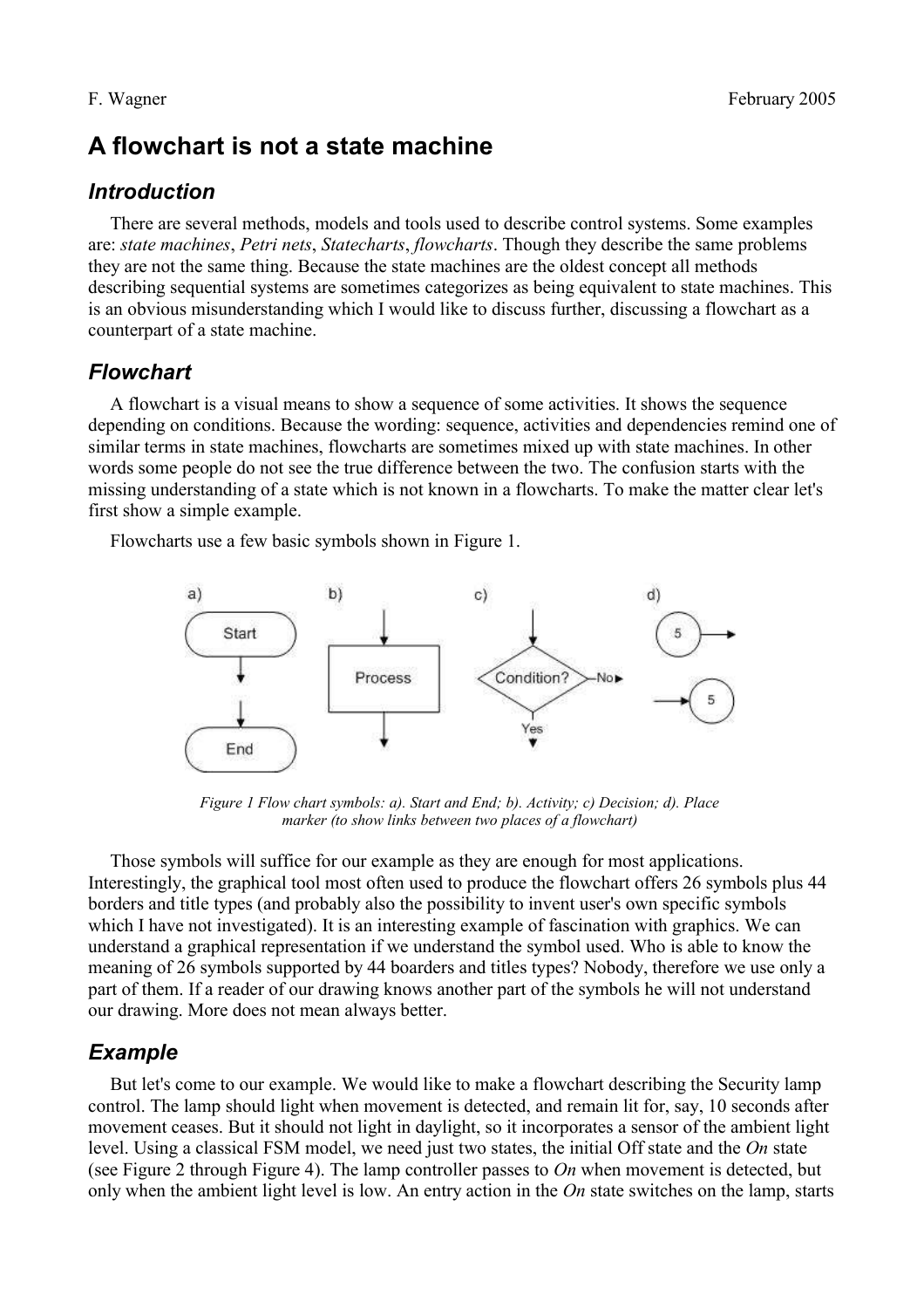a timer and an "input action" re-starts the timer whenever movement is detected. The transition to the *Off* state occurs when the timer reaches the time-out delay, and also when the ambient light level has increased. The entry action in the state *Off* switches off the lamp.



*Figure 2 Security lamp: state transition diagram*



*Figure 3 Security lamp: State transition table of the state Off*



*Figure 4 Security lamp: State transition table of the state On*

A flowchart that describes the lamp control is shown in Figure 5. The flowchart shows step by step the control sequence: the tested condition and the task to be done depending on the test result. We assume that the sequence has to be repeated endlessly that is reaching the end we have to start it again from the Begin (therefore we do without the End symbol). Though a flowchart is intended for sequences which have clear beginnings and ends, nothing can stop us to use it as we have done in our example. Imagine that we do not like the double existence of "Light?" and "Move?" decision symbols. In other word we would like to have the flowchart more compact.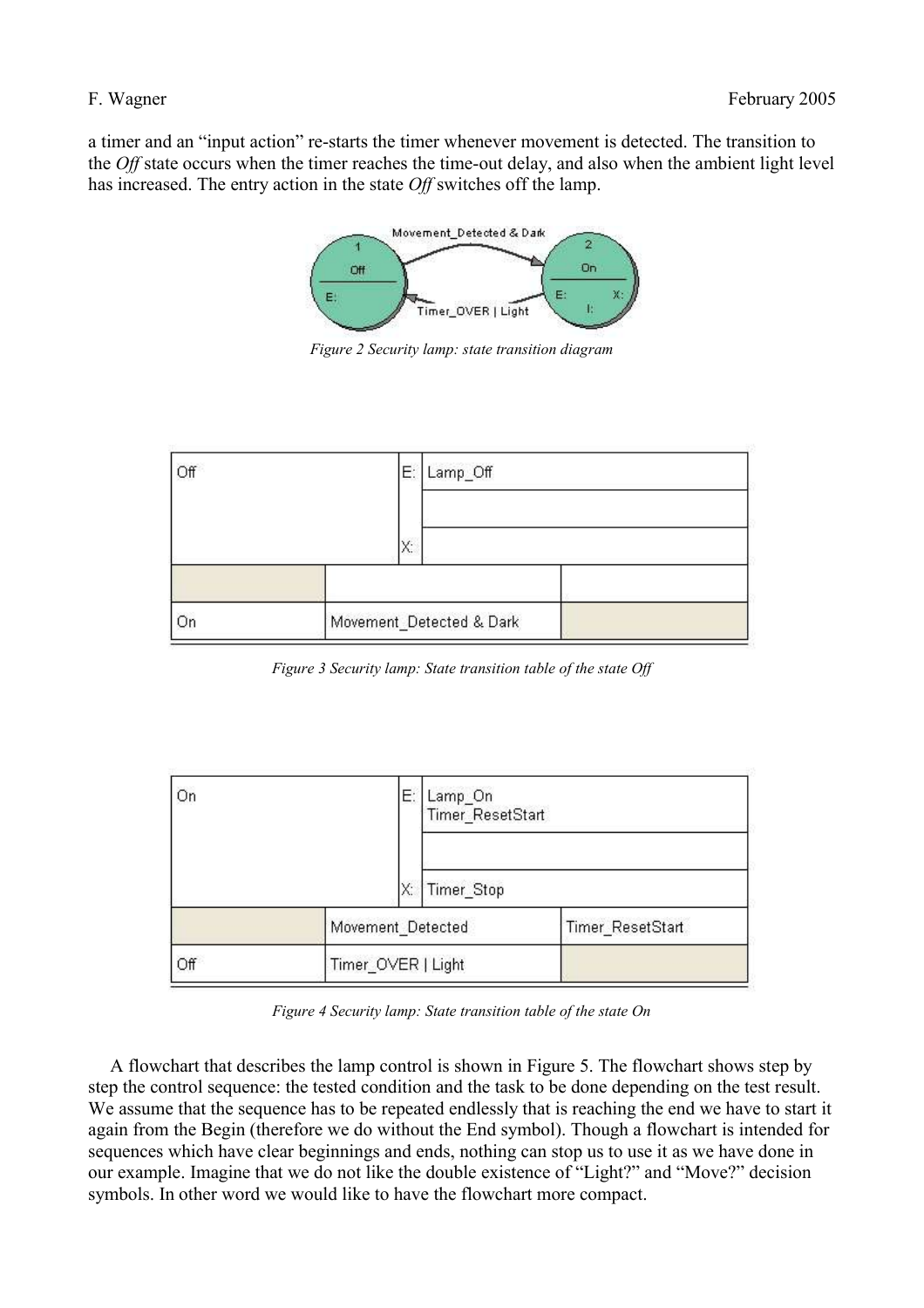

*Figure 5 Flowchart of the Security lamp control*

If we wanted to merge the checks we have to distinguish between the beginning (when the lamp is *off*) and the situation when the lamp is already *on*. Then we could decide about timeout checks and actions to be done, in other words we need a concept of a state. We could do it introducing a variable which will represent a state but than it is not a flowchart anymore but an invention with the same (dubious) value as markers and flags in coded control systems. But we do it and the result is shown in Figure 6. We assumed in the second solution that switching on already lighting lamp is not a problem and we use a flag timRun to store the information that the lamp is on. If we could get the information from the timer it would be ok but if it is not possible we use a flag and this is a problem. Now imagine that we want to describe not this trivial security lamp problem but some more complex control task where we need several flags (hidden states). Then we end with tens or hundreds flags and we loose our time (and company money) in endless discussion why certain flags have or have not a given value. A flowchart reflects a common practise by coding where flags store information about the past changes of inputs and used resources, like for instance timers.

In a state machine a state represents the information about the past; if the state machine is for instance in a state *On* we have complete knowledge about the situation: the lamp is on and the time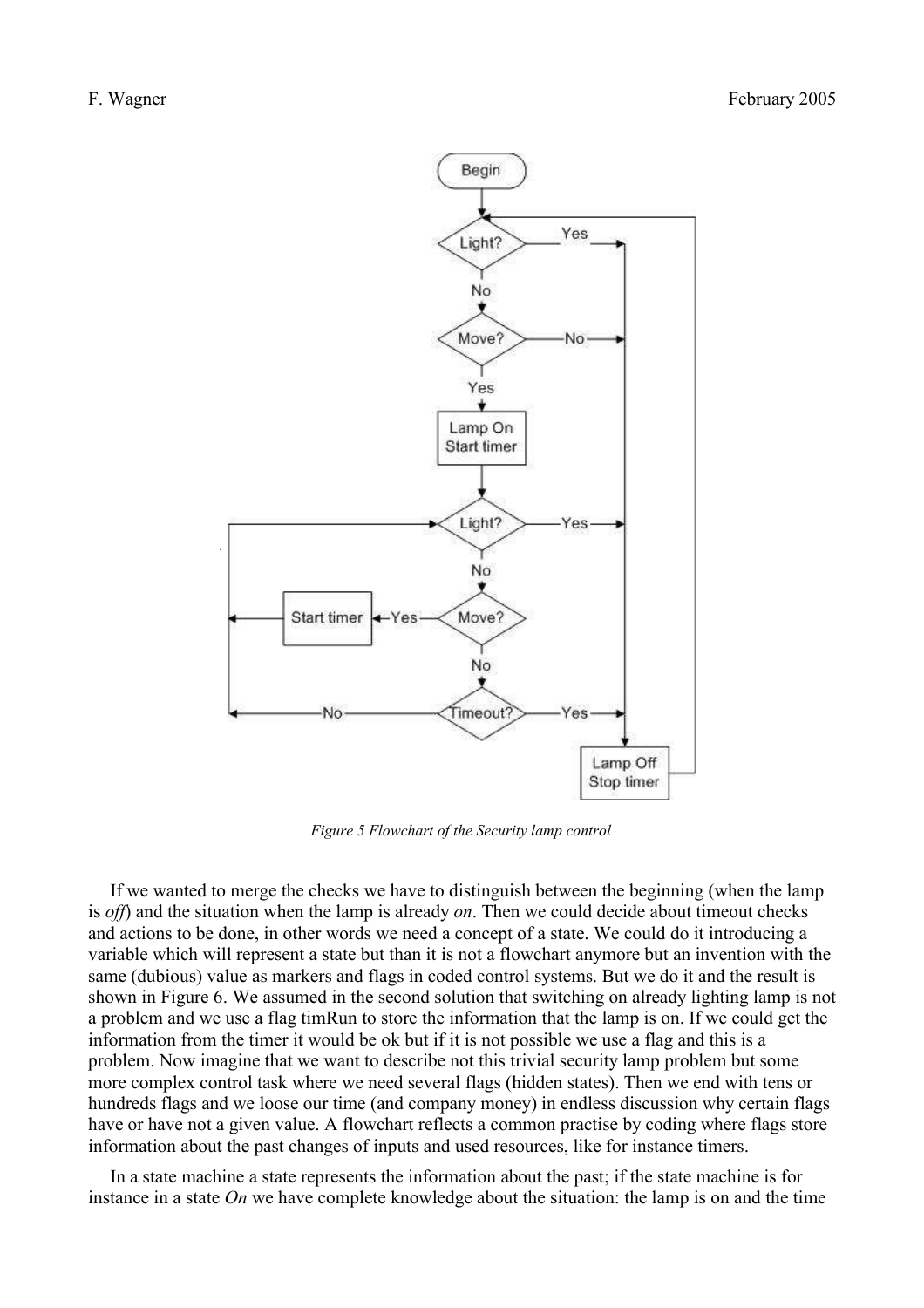runs. If we look at a certain point in a flow the situation is not clear defined – we have to know the state of all flags to determine the situation; the flags correspond effectively to a coded state.



*Figure 6 Flowchart of the Security lamp control: solution with a flag*

### *What is a flowchart for?*

Flowcharts were initially introduced to describe program flow. An assembler program was really difficult to read, even if well commented. Hence, a flowchart presentation was a help. Even for high level programming languages it may make sense to describe some program parts in certain situations by means of flowcharts. But also in that case we have to note that they are not a means to describe a program completely. They are a way of getting started, or for documentation, or to explain some concept to the students. We cannot expect that a programmer draws a fully detailed flowchart of a major program before coding it or vice-versa that he prepares a flowchart of a coded program. We are speaking of course about software consisting of more than 1 or 2 pages of code. We may do it for a procedure but can we imagine thousands of pages of flowchart with cross references between pages? A flowchart belongs to innumerable means that fake the reality: as if you can really do something serious with it. In fact, many things in software seems to be treated in that way: to have some value for special occasions (presentations) but in the end only code counts.

Obviously a flowchart is a convenient means. Everybody understands it without any training and it can be drawn without any formal restriction. In other words it is a good tool for informal discussions. It is rather an illusion to expect more. Of course, according to my thesis about overuse expressed in the accompanying newsletter<sup>1</sup>, there are groups that exploit the concept over any imaginable extend. The procedure is always the same: one intends to use flowchart for some relatively simple tasks and after a while we have a uncontrollable monster and nobody knows how

<sup>1</sup> In the Newsletter 1-05 I wrote: We tend to overuse things that we have learned...